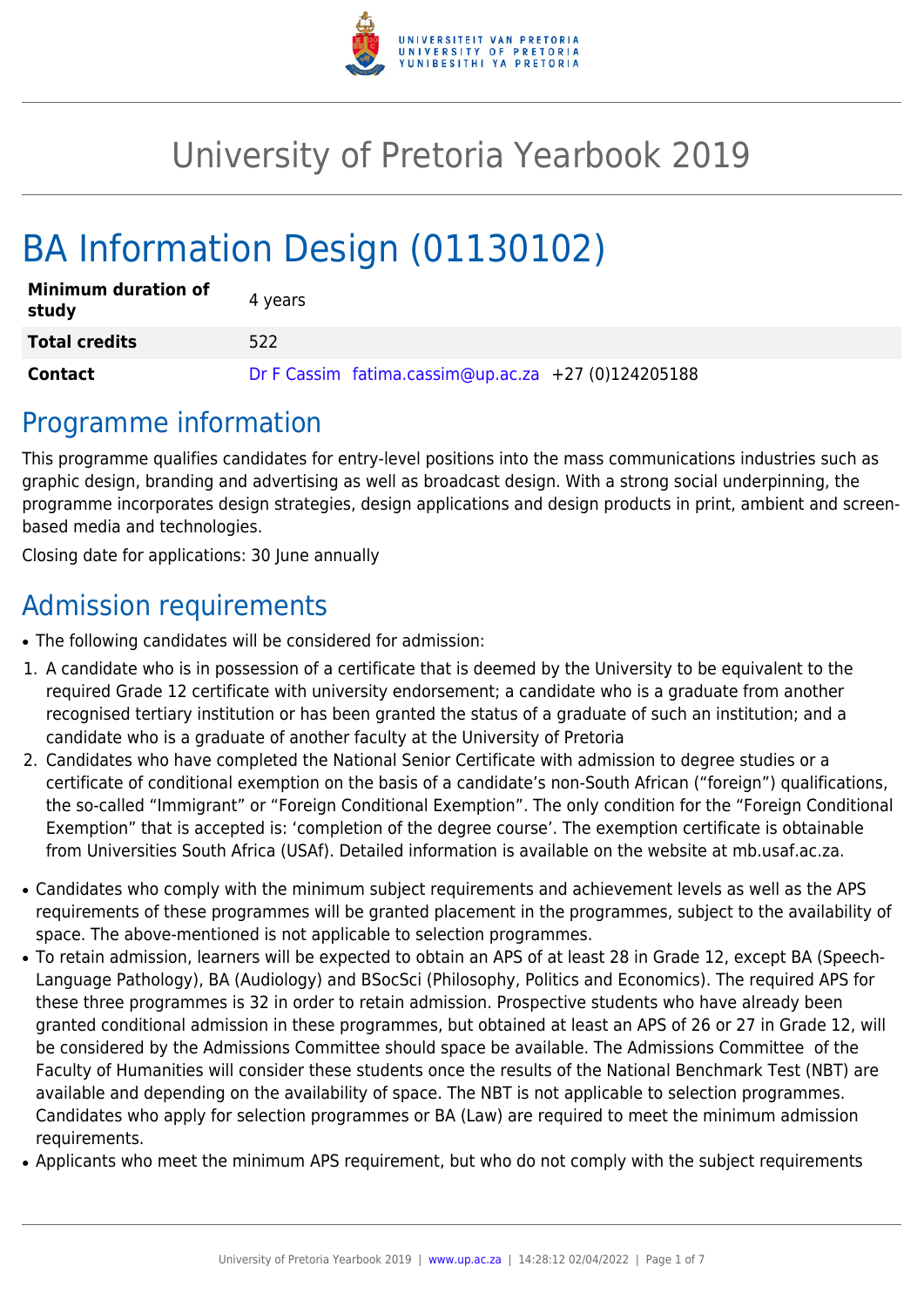

must write the NBT.

- The Faculty will assess satisfactory performance in the NBT in the light of its commitment to ensure that an appropriate proportion of the applicants will be drawn from the disadvantaged category of the population.
- Life Orientation is excluded when calculating the APS.
- The language of communication and correspondence is English only.
- For more information, please consult the Faculty yearbook on the UP website.
- Note: The A and IB HL levels are not included in the APS Conversion Table. Faculty requirements for admission based on these equivalent international qualifications are a D for the A level and 4 for the IB HL level.
- Non-NSC candidates who have already completed the equivalent of Grade 12, are advised to submit their Exemption certificates obtained from USAf (www.usaf.ac.za) along with their applications.
- Non-NSC candidates who do not have English Language in Grade 12 are advised to write the NBT or submit their SAT results. Please note that English Literature is not considered as a substitute for English language.

| <b>Minimum requirements</b><br><b>Achievement level</b><br><b>English Home Language or English</b><br><b>First Additional Language</b><br><b>APS</b> |          |    |  |
|------------------------------------------------------------------------------------------------------------------------------------------------------|----------|----|--|
| NSC/IEB                                                                                                                                              | AS Level |    |  |
| -5                                                                                                                                                   |          | RЛ |  |

Should you be selected, you will be expected to achieve an APS of at least 28 in Grade 12 to retain admission.

The NBT is not applicable to this programme.

\* Cambridge A level candidates who obtained at least a D in the required subjects, will be considered for admission. International Baccalaureate (IB) HL candidates who obtained at least a 4 in the required subjects, will be considered for admission.

### Additional requirements

Departmental selection is necessary prior to admission to this programme. Although Art as a Grade 12 subject is not a requirement, a candidate must be able to demonstrate his/her creative potential and commitment to the chosen field of study. Candidates are therefore required to submit a portfolio of work for a merit selection review and, if invited, undergo a series of tests and be interviewed by a selection committee. Contact the coordinator for more information. A student who chooses this programme must work in an appropriate design studio, approved by the coordinator, for at least six weeks during the third and fourth years.

### Other programme-specific information

Students who are deemed NOT to be at risk of their level of academic literacy, are exempted from ALL 110 and ALL 125.

### Promotion to next study year

A student must pass all the core modules to be promoted to the next year of study. The Dean may approve exceptions to these promotion requirements on the recommendation of the head of the department.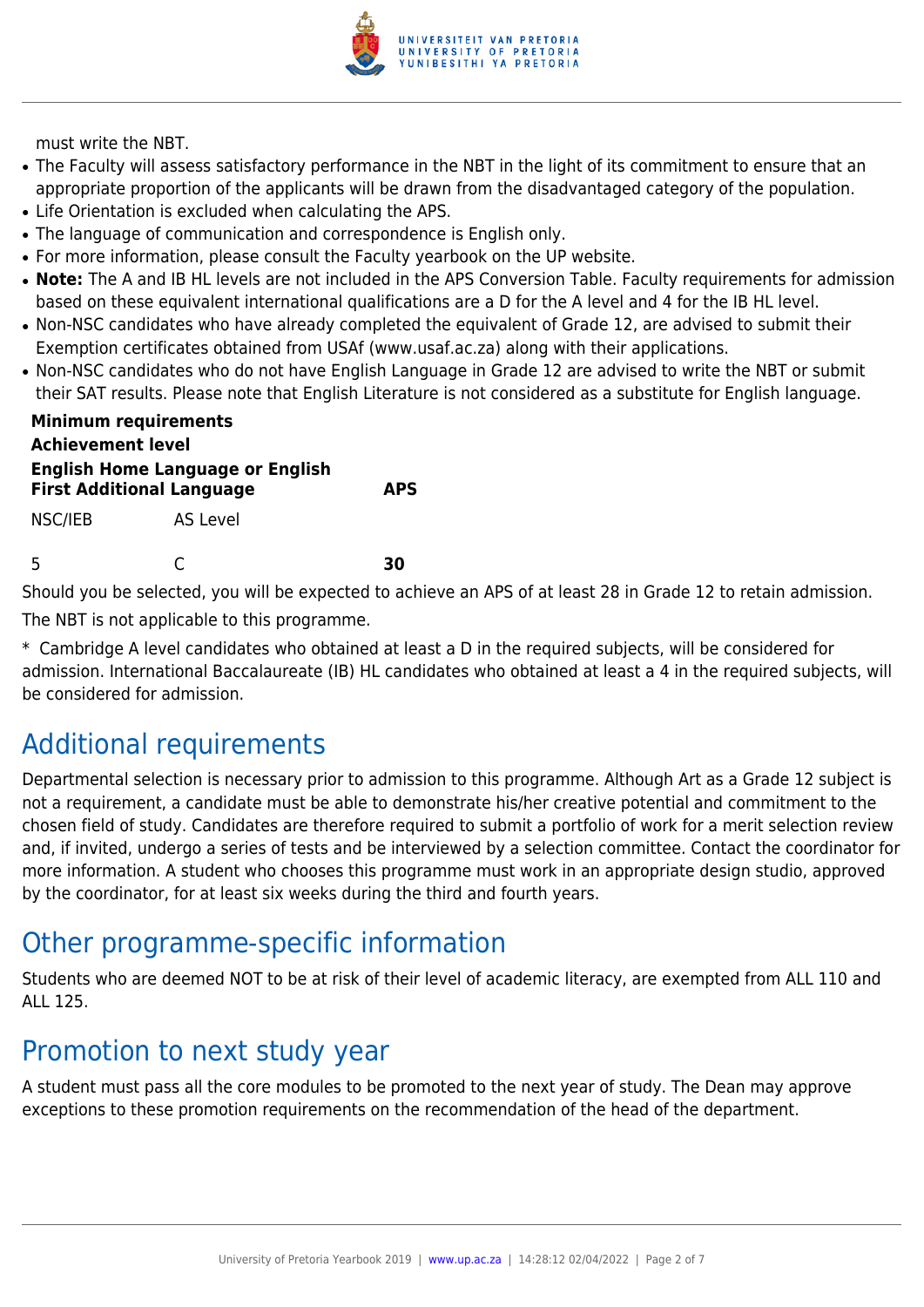

### Pass with distinction

The degree is awarded with distinction to a candidate who obtains at least 75% in IOW 400 and VKK 402.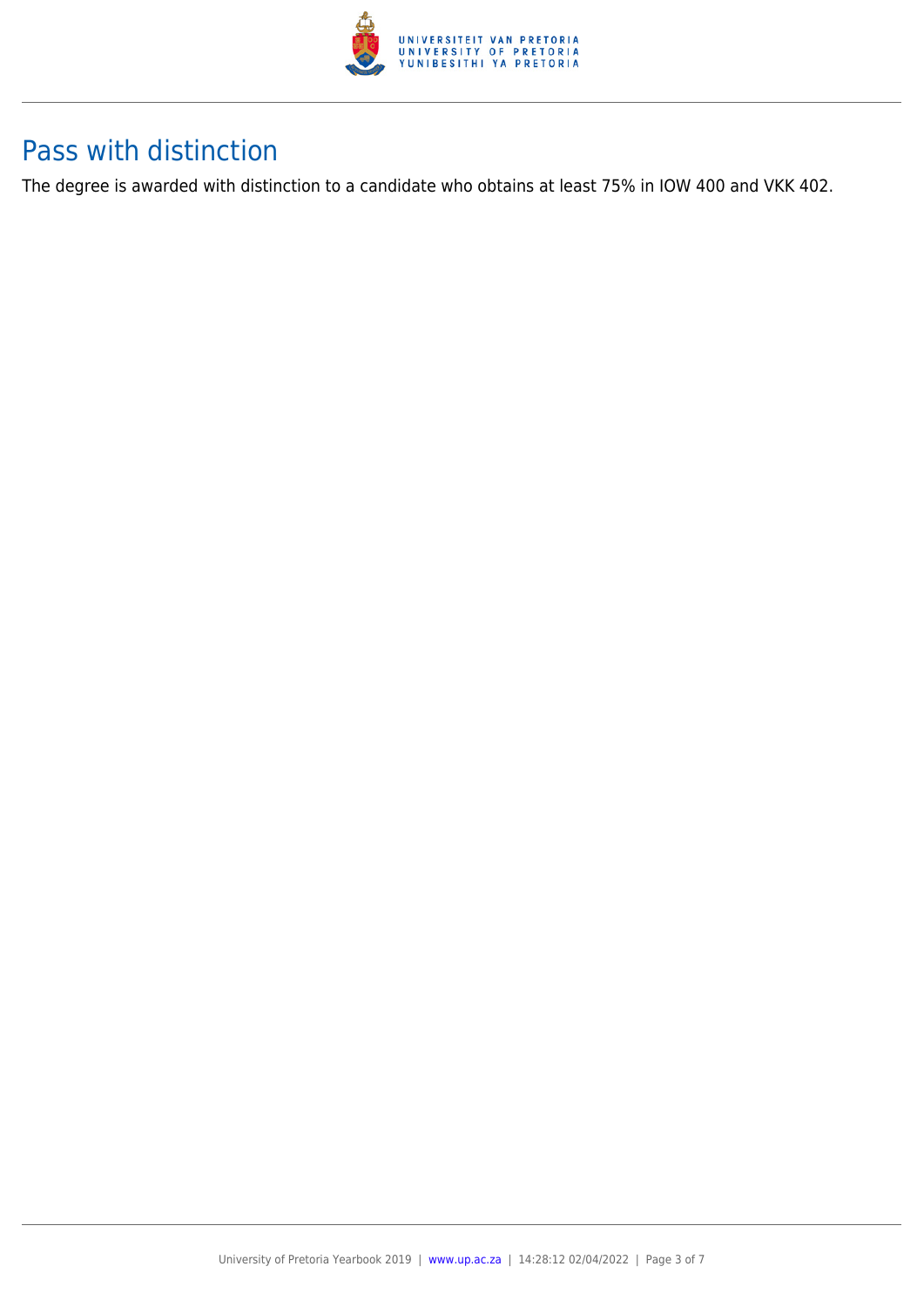

## Curriculum: Year 1

#### **Minimum credits: 122**

To be promoted to the second year of study all core modules must be passed.

#### **Fundamental modules**

[Academic information management 101](https://www.up.ac.za/yearbooks/2019/modules/view/AIM 101) (AIM 101) - Credits: 6.00 [Academic literacy 110](https://www.up.ac.za/yearbooks/2019/modules/view/ALL 110) (ALL 110) - Credits: 6.00 [Academic literacy for Humanities 125](https://www.up.ac.za/yearbooks/2019/modules/view/ALL 125) (ALL 125) - Credits: 6.00 [Academic orientation 101](https://www.up.ac.za/yearbooks/2019/modules/view/UPO 101) (UPO 101) - Credits: 0.00

### **Core modules**

[Imaging and visualisation \(1\) 101](https://www.up.ac.za/yearbooks/2019/modules/view/ILL 101) (ILL 101) - Credits: 40.00 [Information design \(1\) 100](https://www.up.ac.za/yearbooks/2019/modules/view/IOW 100) (IOW 100) - Credits: 40.00 [Visual culture studies 111](https://www.up.ac.za/yearbooks/2019/modules/view/VKK 111) (VKK 111) - Credits: 12.00 [Visual culture studies 121](https://www.up.ac.za/yearbooks/2019/modules/view/VKK 121) (VKK 121) - Credits: 12.00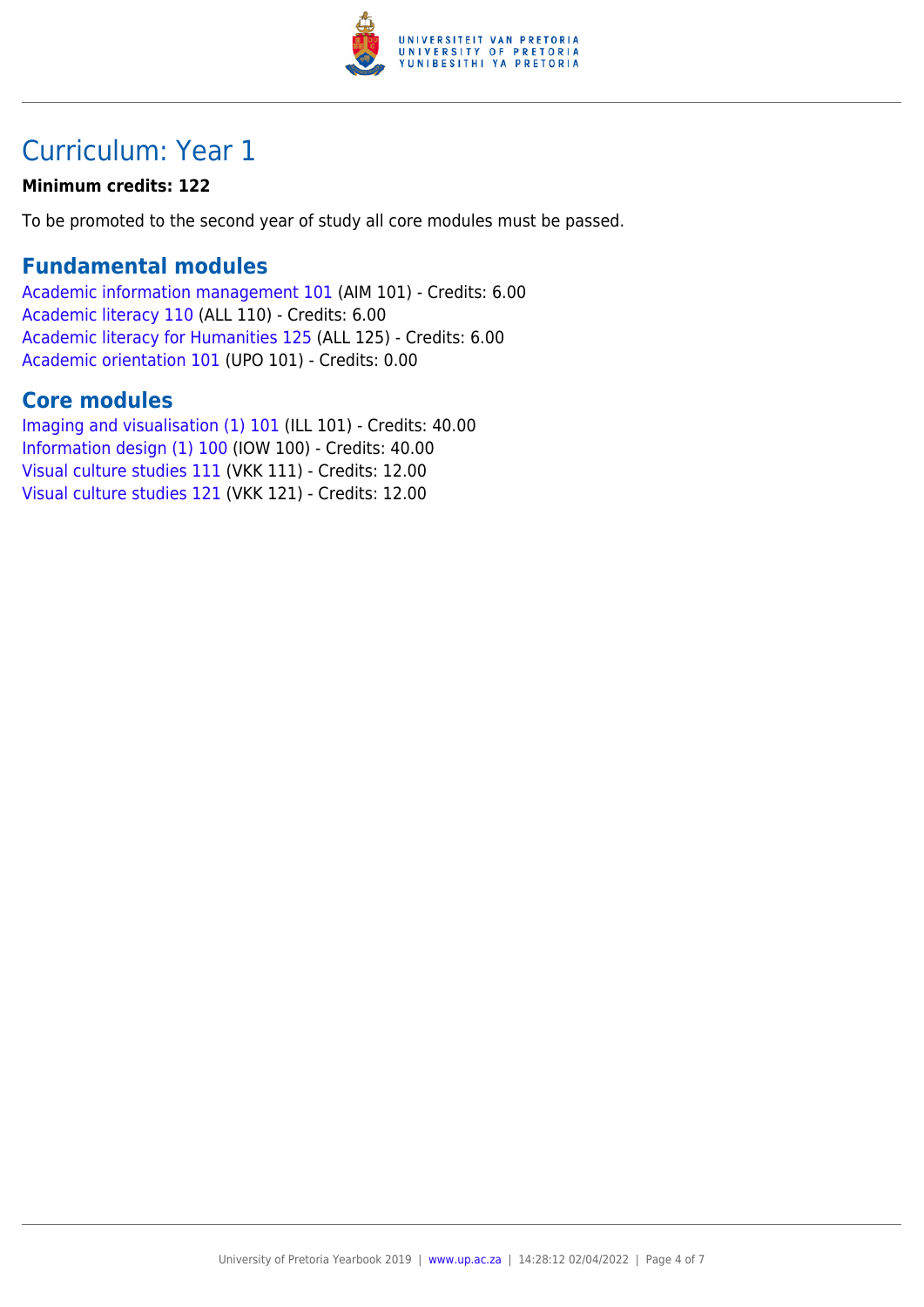

## Curriculum: Year 2

#### **Minimum credits: 120**

To be promoted to the third year of study all core modules must be passed.

### **Core modules**

[Imaging and visualisation \(2\) 201](https://www.up.ac.za/yearbooks/2019/modules/view/ILL 201) (ILL 201) - Credits: 40.00 [Information design \(2\) 200](https://www.up.ac.za/yearbooks/2019/modules/view/IOW 200) (IOW 200) - Credits: 40.00 [Visual culture studies 211](https://www.up.ac.za/yearbooks/2019/modules/view/VKK 211) (VKK 211) - Credits: 20.00 [Visual culture studies 221](https://www.up.ac.za/yearbooks/2019/modules/view/VKK 221) (VKK 221) - Credits: 20.00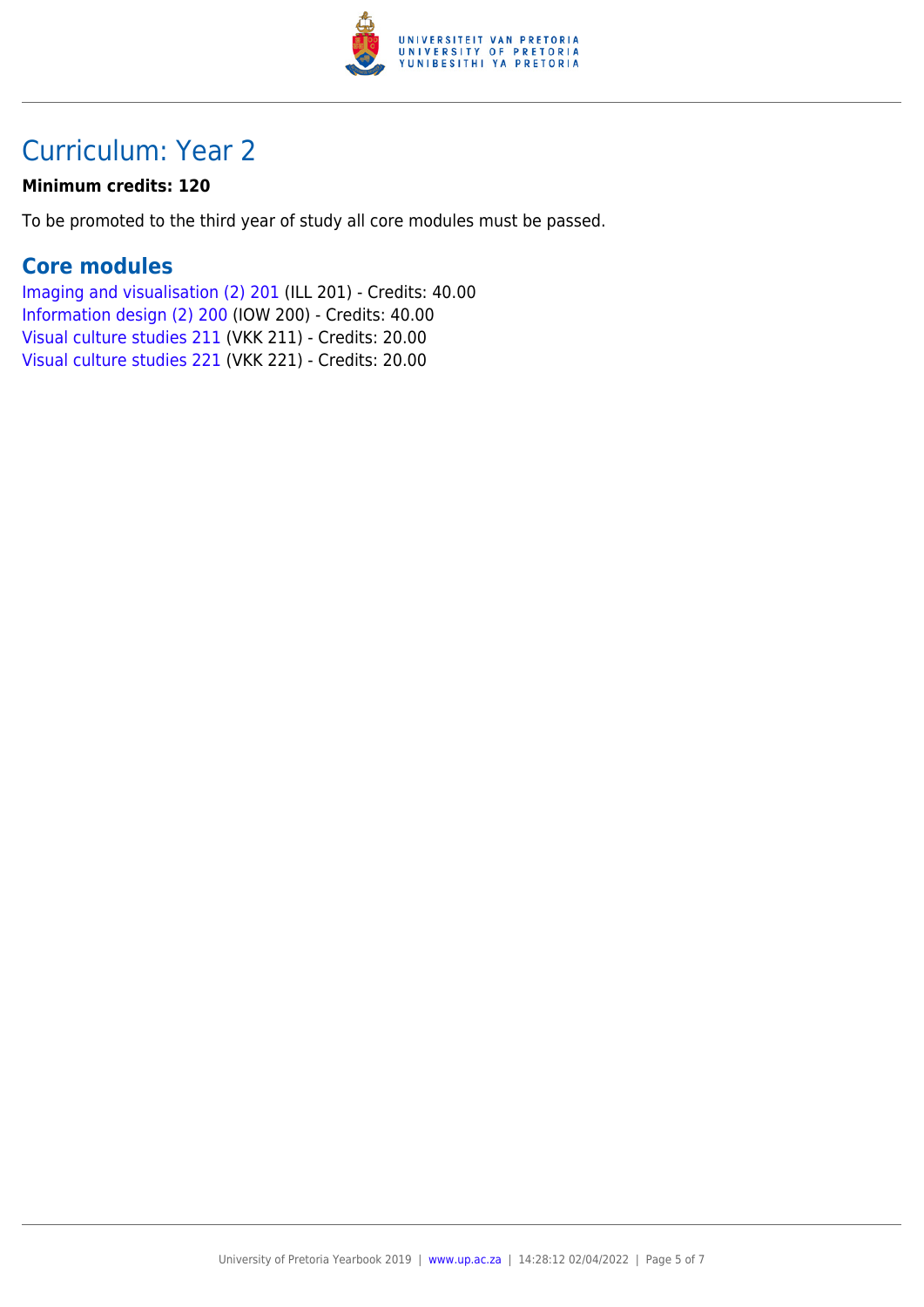

## Curriculum: Year 3

#### **Minimum credits: 160**

To be promoted to the fourth year of study all core modules must be passed.

### **Core modules**

[Imaging and visualisation \(3\) 301](https://www.up.ac.za/yearbooks/2019/modules/view/ILL 301) (ILL 301) - Credits: 50.00 [Information design \(3\) 300](https://www.up.ac.za/yearbooks/2019/modules/view/IOW 300) (IOW 300) - Credits: 50.00 [Visual culture studies 311](https://www.up.ac.za/yearbooks/2019/modules/view/VKK 311) (VKK 311) - Credits: 30.00 [Visual culture studies 321](https://www.up.ac.za/yearbooks/2019/modules/view/VKK 321) (VKK 321) - Credits: 30.00